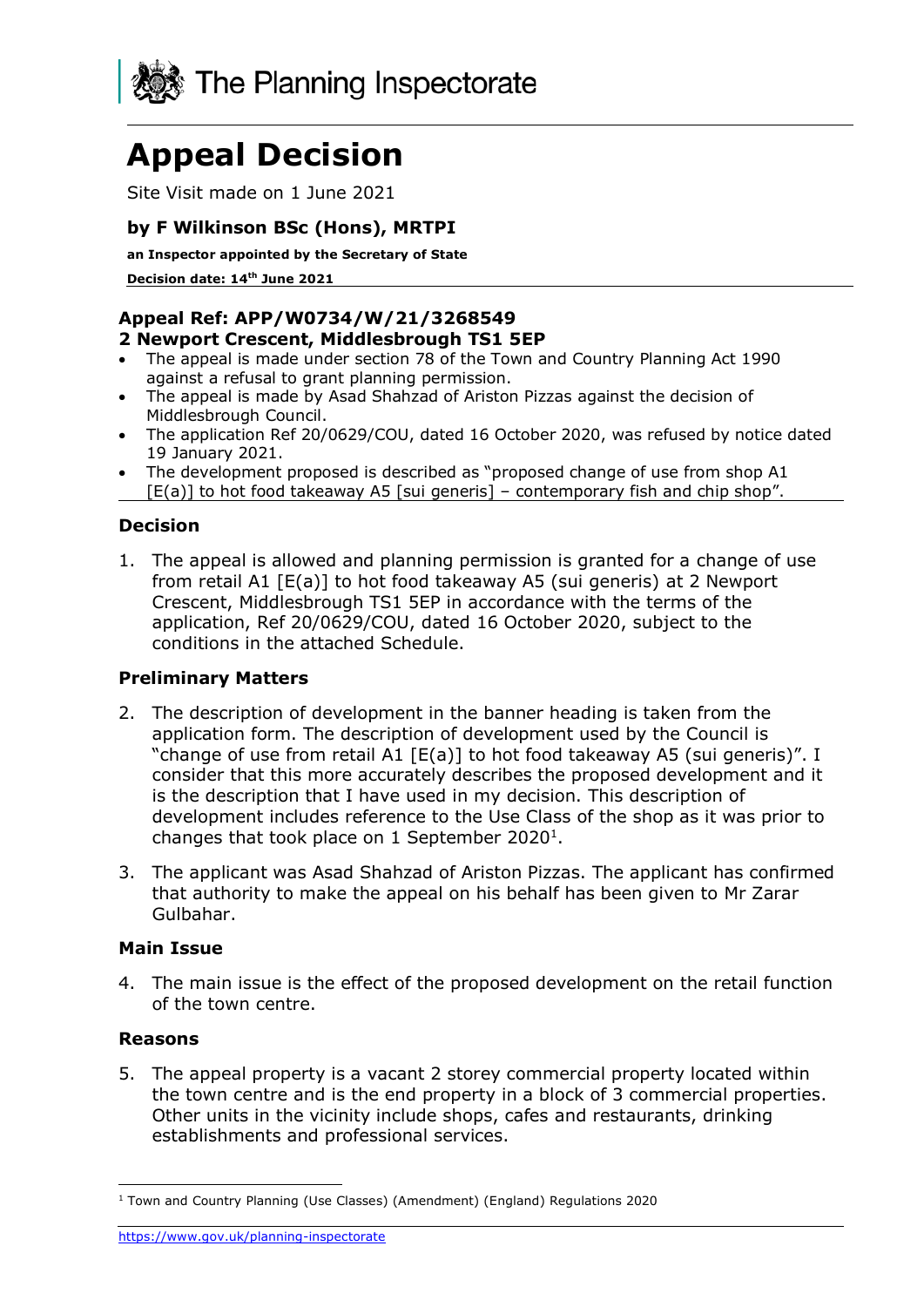- 6. Policy CS13 of the Middlesbrough Local Development Framework Core Strategy 2008 (the Core Strategy) seeks to encourage retail, commercial and leisure developments within the town centre of an appropriate type and scale commensurate with its current scale and function and to safeguard the retail character and function of centres by resisting developments that detract from their vitality and viability, amongst other matters. Policy REG20 of the Middlesbrough Local Development Framework Regeneration Development Plan Document 2009 (the Regeneration DPD) also seeks to protect the retail function of the town centre. Policy REG20 of the Regeneration DPD identifies a number of principal use sectors, including a retail sector which includes the primary retail area. From the evidence presented, the appeal property is located within the retail sector.
- 7. The Council's Interim Hot Food Takeaway Policy 2020 (the Interim Policy) identifies that under national planning policy, hot food takeaways are a town centre use that should be located within centres. The Interim Policy identifies that high proportions and concentrations of hot food takeaway establishments within centres can have a negative impact on their vitality and viability. The Interim Policy is not part of the adopted development plan and, whilst relevant, I give it limited weight.
- 8. The Interim Policy aims to manage the location of hot food takeaways by setting out that they will only be permitted if certain criteria are met. From the evidence before me, the proportion of hot food takeaways in the town centre is well below 10%. The appeal property is not beside any other hot food takeaways and so would not result in more than 2 adjacent hot food takeaways A5 uses. The evidence presented identifies that the appeal property is located just outside of the primary shopping front area. There are no secondary school entry points within 400m of the appeal property. I did not observe a large number of hot food takeaways A5 uses or other fast food type outlets within the vicinity of the appeal property, and in my view, the proposed development would not result in a proliferation of such uses.
- 9. Consequently, the proposed development would not harm the principal function of the retail sector and would not detract from the retail function of the town centre. The proposed development would therefore accord with Policy CS13 of the Core Strategy and Policy REG20 of the Regeneration DPD. It would also comply with the Interim Policy.
- 10. The Interim Policy states that there is a recognised link between takeaway food and obesity, which it highlights as a significant health issue in Middlesbrough. Carefully managing applications for hot food takeaways in specific locations and controlling their proliferation is part of the Council's approach to improving health and wellbeing and encouraging healthier eating choices. As noted above, the proposed development would not be located within 400m of a secondary school entry point and would not result in a proliferation of such uses, and so would comply with the Interim Policy in this respect.

#### **Conditions**

11. I have considered the conditions suggested by the Council, having regard to the six tests set out in the National Planning Policy Framework. For the sake of clarity and enforceability, I have amended the conditions as necessary.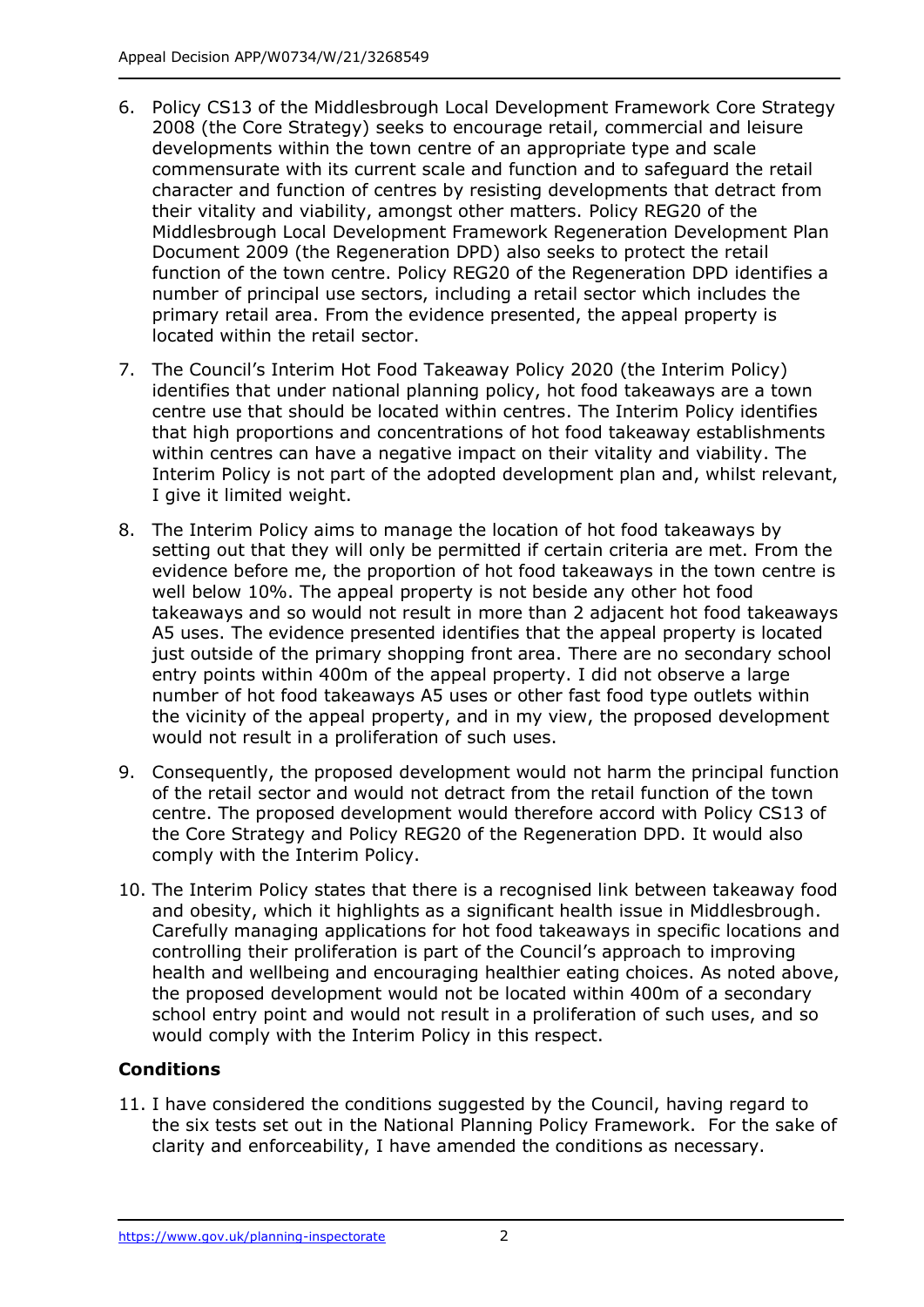12. A condition to require the development to be carried out in accordance with the approved plans is necessary in the interests of certainty. It would also be necessary to secure details of the proposed kitchen exhaust equipment in order to ensure that what is installed prevents unacceptable odours in the interests of the amenity of users of neighbouring premises.

### **Conclusion**

13. I have found that the proposed development would not have an adverse effect on the retail function of the town centre and would not result in a proliferation of hot food takeaways or other fast food type outlets within the area. It would not conflict with the development plan taken as a whole. There are no material considerations that indicate the decision should be made other than in accordance with the development plan. Therefore, for the reasons given, I conclude that the appeal should succeed.

*F Wilkinson*

INSPECTOR